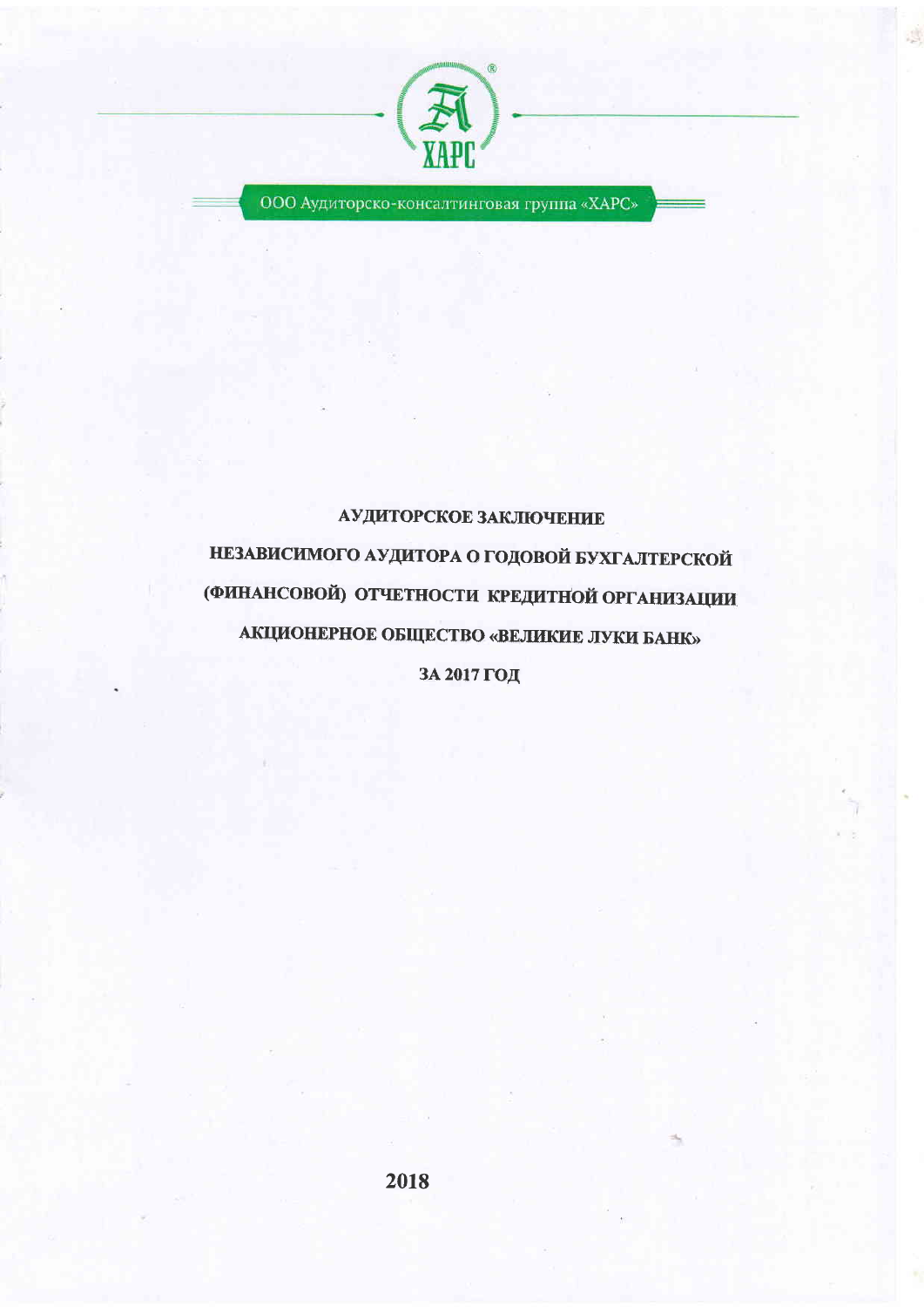Акционерам и Совету директоров кредитной организации Акционерное общество «Великие Луки банк»

#### **Мнение**

Мы провели аудит прилагаемой годовой бухгалтерской (финансовой) отчетности кредитной организации Акционерное общество «Великие Луки банк» (сокращенное наименование -АО «Великие Луки банк») (ОГРН 1026000001774; 182110, Псковская область, г. Великие Луки, ул. Комсомольская, дом 27а), состоящей из бухгалтерского баланса за 2017 год, отчета о финансовых результатах за 2017 год, приложений к бухгалтерскому балансу и отчету о финансовых результатах, в том числе отчета об уровне достаточности капитала для покрытия рисков, величине резервов на возможные потери по ссудам и иным активам; сведений об обязательных нормативах, показателе финансового рычага и нормативе краткосрочной ликвидности; отчета о движении денежных средств по состоянию на 01 января 2018 года, пояснительной информации к годовой отчетности за 2017 год.

По нашему мнению, прилагаемая годовая бухгалтерская (финансовая) отчетность отражает достоверно во всех существенных отношениях финансовое положение кредитной организации Акционерное общество «Великие Луки банк» (сокращенное наименование - АО «Великие Луки банк») по состоянию на 31 декабря 2017 года, финансовые результаты его деятельности и движение денежных средств за 2017 год в соответствии с правилами составления бухгалтерской (финансовой) отчетности, установленными в Российской Федерации.

## Основание для выражения мнения

Мы провели аудит в соответствии с Международными стандартами аудита (МСА). Наша ответственность в соответствии с этими стандартами описана в разделе «Ответственность аудитора за аудит годовой бухгалтерской отчетности» настоящего заключения. Мы являемся независимыми по отношению к аудируемому лицу в соответствии с Правилами независимости аудиторов и аудиторских организаций и Кодексом профессиональной этики аудиторов, соответствующими Кодексу ЭТИКИ профессиональных бухгалтеров; разработанному Советом по международным стандартам этики для профессиональных бухгалтеров, и нами выполнены прочие иные обязанности в соответствии с этими требованиями профессиональной этики. Мы полагаем, что полученные нами аудиторские доказательства являются достаточными и надлежащими, чтобы служить основанием для выражения нашего мнения.

#### Ключевые вопросы аудита

Ключевые вопросы аудита - это вопросы, которые, согласно нашему профессиональному суждению, являлись наиболее значимыми для нашего аудита годовой бухгалтерской (финансовой) отчетности за текущий период. Эти вопросы были рассмотрены в контексте нашего аудита годовой бухгалтерской (финансовой) отчетности в целом и при формировании нашего мнения об этой отчетности, и мы не выражаем отдельного мнения об этих вопросах.

 $\overline{2}$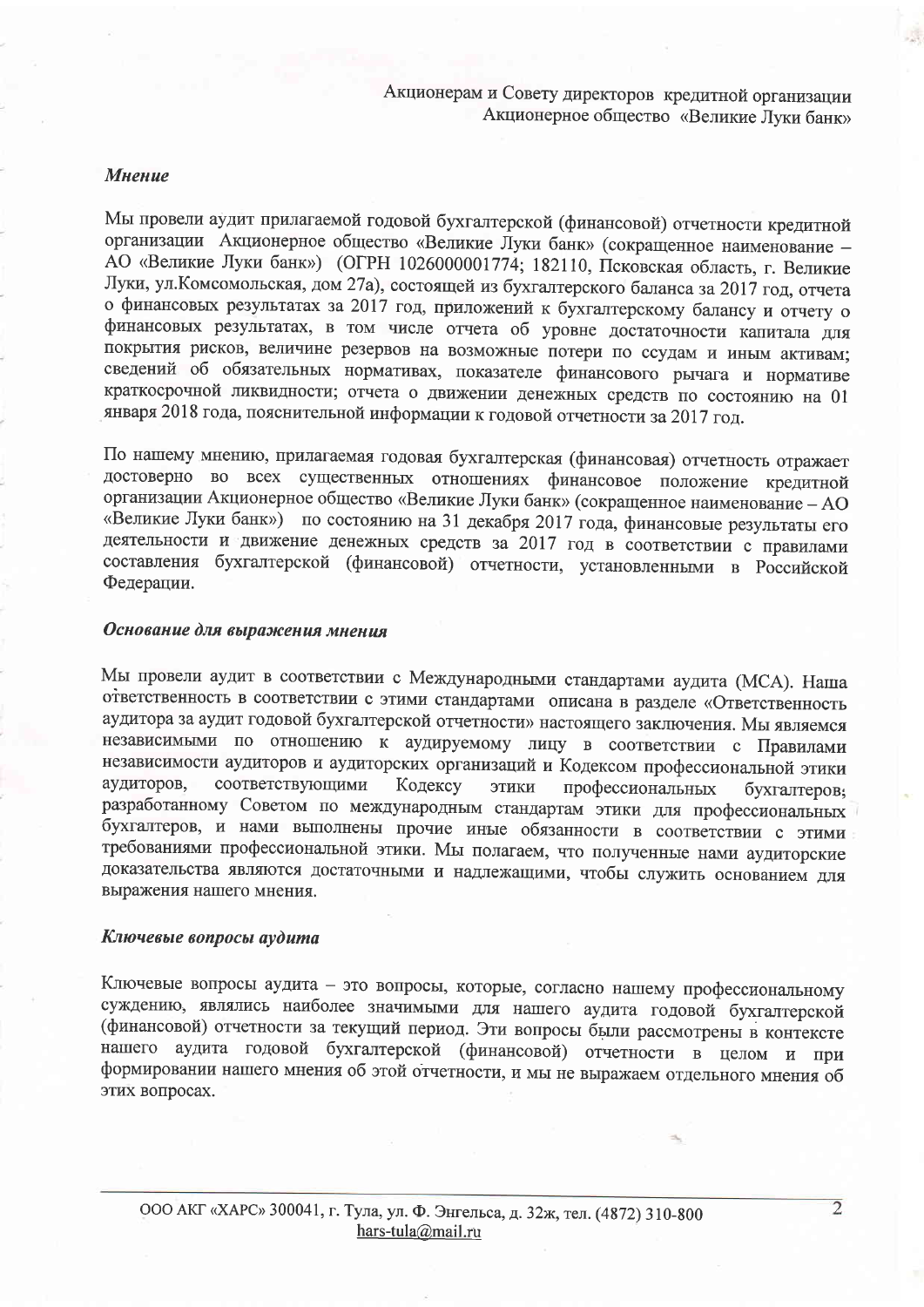| Ключевой вопрос аудита |  |
|------------------------|--|
|------------------------|--|

#### Как соответствующий вопрос был рассмотрен в ходе аудита

# Резервы под обесценение кредитов клиентам

| Оценка обесценения ссуд, предоставленных               | Наша<br>стратегия<br>аудита<br>$\mathbf{B}$<br>отношении |
|--------------------------------------------------------|----------------------------------------------------------|
| клиентам, осуществляется руководством с                | процесса создания резервов под обесценение               |
| применением профессионального суждения и               | кредитов клиентам была основана на оценке                |
| субъективных<br>допущений.<br>Выявление                | методики расчета резерва на предмет ее                   |
| признаков обесценения<br>и определение                 | соответствия требованиям Банка России.                   |
| возмещаемой<br>стоимости<br>происходит<br>$\mathbf{C}$ | Наши аудиторские процедуры включали в                    |
| применением субъективного суждения,<br>a               | себя выборочное тестирование исходных                    |
| также<br>использованием<br>$\mathbf{C}$<br>различных   | данных и оценка организационной системы и                |
| допущений и анализом многих факторов. В                | эффективности средств контроля данных,                   |
| силу существенности<br><b>CYMM</b><br>выданных         | используемых для расчета обесценения, а                  |
| кредитов клиентам,<br>которые<br>$\mathbf{B}$<br>cymme | также самого расчета обесценения. Целью                  |
| составляют 92,2 % от общего объема чистых              | проведения<br>аудиторских<br>процедур<br>$\mathbf{B}$    |
| активов, а также с присущей оценке резервов            | отношении<br>средств<br>было<br>контроля                 |
| неопределенности мы считаем указанную                  | установление их надежности.                              |
| область<br>ключевым<br>вопросом<br>аудита.             | При<br><b>MOTE</b><br>работа<br>наша<br>включала         |
| Информация<br>$\sigma$<br>обесценении<br>кредитов      | сравнительный анализ Банком в расчетах                   |
| клиентам<br>представлена в пояснительной               | допущений<br>$\mathbf{C}$<br>другими известными<br>нам   |
| информации №5.4 «Ссудная и приравненная                | практиками,<br>прочие<br>аналитические                   |
| к ней задолженность», №7.2 «Сведения о                 | процедуры.                                               |
| величине<br>кредитного,<br>операционного,              |                                                          |
| рыночного<br>рисков,<br>покрываемых                    |                                                          |
| №7.3 «Сведения о величине<br>капиталом»,               |                                                          |
| отдельных<br>видов<br>активов,<br>условных             |                                                          |
| обязательств<br>кредитного<br>характера<br>И           |                                                          |
| величине созданных резервов на возможные               |                                                          |
| потери», №10.1. «Кредитный риск».                      |                                                          |

#### Ответственность руководства и членов совета директоров аудируемого лица за годовую бухгалтерскую отчетность

Руководство несет ответственность за подготовку и достоверное представление указанной годовой бухгалтерской (финансовой) отчетности в соответствии с правилами составления бухгалтерской (финансовой) отчетности, установленными в Российской Федерации, и за систему внутреннего контроля, которую руководство считает необходимой для подготовки годовой бухгалтерской (финансовой) отчетности, не содержащей существенных искажений вследствие недобросовестных действий или ошибок.

При подготовке годовой бухгалтерской (финансовой) отчетности руководство несет ответственность за оценку способности аудируемого лица продолжать непрерывно свою деятельность, за раскрытие в соответствующих случаях сведений, относящихся к непрерывности деятельности, и за составление отчетности на основе допущения о непрерывности деятельности, за исключением случаев, когда руководство намеревается ликвидировать аудируемое лицо, прекратить его деятельность или когда у него отсутствует какая-либо иная реальная альтернатива, кроме ликвидации или прекращения деятельности. Члены совета директоров несут ответственность за надзор за подготовкой годовой бухгалтерской отчетности аудируемого лица.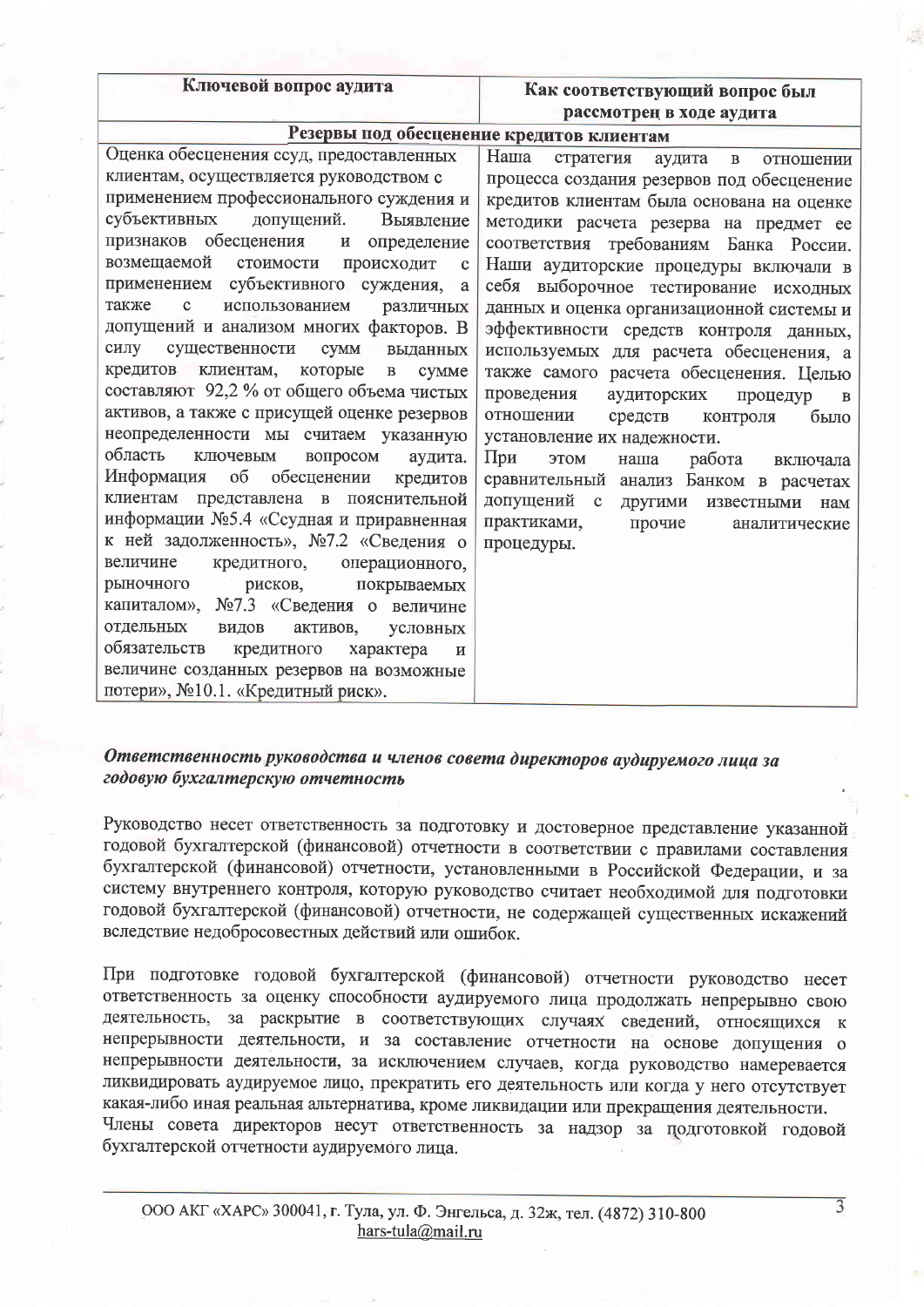# Ответственность аудитора за аудит годовой бухгалтерской отчетности

Наша цель состоит в получении разумной уверенности в том, что годовая бухгалтерская (финансовая) отчетность He содержит существенных искажений вследствие недобросовестных действий или ошибок, и в составлении аудиторского заключения, содержащего наше мнение. Разумная уверенность представляет собой высокую степень уверенности, но не является гарантией того, что аудит, проведенный в соответствии с МСА, всегда выявляет существенные искажения при их наличии. Искажения могут быть результатом недобросовестных действий или ошибок и считаются существенными, если можно обоснованно предположить, что в отдельности или в совокупности они могут повлиять на экономические решения пользователей, принимаемые на основе этой годовой бухгалтерской отчетности.

В рамках аудита, проводимого в соответствии с МСА, мы применяем профессиональное суждение и сохраняем профессиональный скептицизм на протяжении всего аудита. Кроме того, мы:

а) выявляем и оцениваем риски существенного искажения годовой бухгалтерской (финансовой) отчетности вследствие недобросовестных действий или ошибок: разрабатываем и проводим аудиторские процедуры в ответ на эти риски; получаем аудиторские доказательства, являющиеся достаточными и надлежащими, чтобы служить основанием для выражения нашего мнения. Риск необнаружения существенного искажения в результате недобросовестных действий выше, чем риск необнаружения существенного искажения в результате ошибки, так как недобросовестные действия могут включать сговор, подлог, умышленный пропуск, искаженное представление информации или действия в обход системы внутреннего контроля:

б) получаем понимание системы внутреннего контроля, имеющей значение для аудита, с целью разработки аудиторских процедур, соответствующих обстоятельствам, но не с целью выражения мнения об эффективности системы внутреннего контроля аудируемого лица;

в) оцениваем надлежащий характер применяемой учетной политики, обоснованность бухгалтерских оценок и соответствующего раскрытия информации, подготовленного руководством аудируемого лица;

г) делаем вывод о правомерности применения руководством аудируемого лица допущения о непрерывности деятельности, а на основании полученных аудиторских доказательств вывод о том, имеется ли существенная неопределенность в связи с событиями или условиями, в результате которых могут возникнуть значительные сомнения в способности аудируемого лица продолжать непрерывно свою деятельность. Если мы приходим к выводу о наличии существенной неопределенности, мы должны привлечь внимание в нашем аудиторском заключении к соответствующему раскрытию информации в годовой бухгалтерской отчетности или, если такое раскрытие информации является ненадлежащим, модифицировать наше мнение. Наши выводы основаны на аудиторских доказательствах, полученных до даты нашего аудиторского заключения. Однако будущие события или условия могут привести к тому, что аудируемое лицо утратит способность продолжать непрерывно свою деятельность:

д) проводим оценку представления годовой бухгалтерской (финансовой) отчетности в целом, ее структуры и содержания, включая раскрытие информации, а также того, представляет ли годовая бухгалтерская отчетность лежащие в ее основе операции и события так, чтобы было обеспечено их достоверное представление.

Мы осуществляем информационное взаимодействие с членами совета директоров аудируемого лица, доводя до их сведения, помимо прочего, информацию о запланированном объеме и сроках аудита, а также о существенных замечаниях по результатам аудита, в том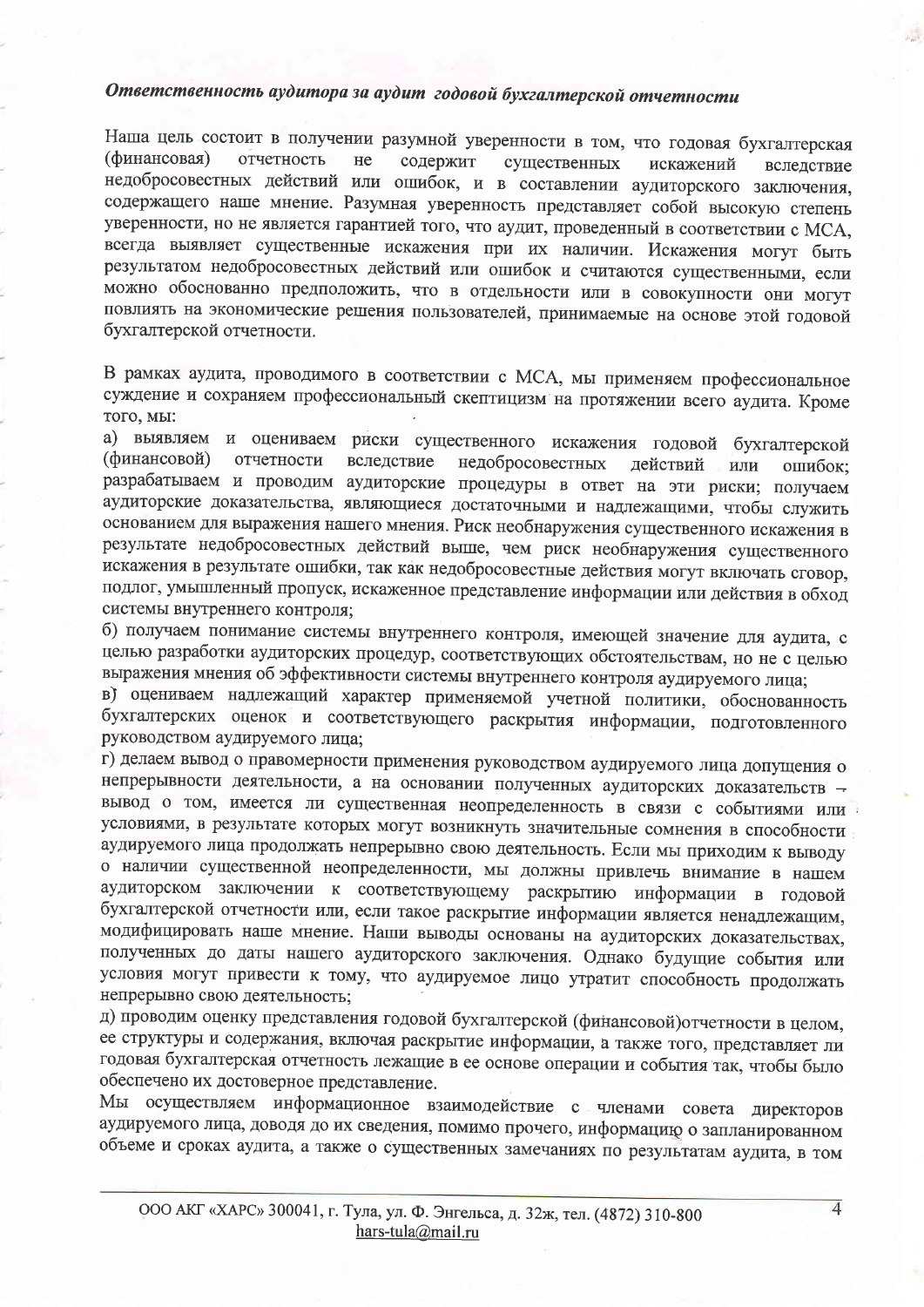числе о значительных недостатках системы внутреннего контроля, которые мы выявляем в процессе аудита.

### Отчет о результатах проверки в соответствии с требованиями Федерального закона от 2 декабря 1990 г. № 395-I «О банках и банковской деятельности»

Руководство Банка несет ответственность за выполнение Банком обязательных нормативов, установленных Банком России, а также за соответствие внутреннего контроля и организации систем управления рисками Банка требованиям, предъявляемым Банком России к таким системам.

В соответствии со статьей 42 Федерального закона от 2 декабря 1990 года № 395-I «О банках и банковской деятельности» в ходе аудита годовой бухгалтерской (финансовой) отчетности Банка за 2017 год мы провели проверку:

выполнения Банком по состоянию на 1 января 2018 года обязательных нормативов, установленных Банком России;

соответствия внутреннего контроля и организации систем управления рисками Банка требованиям, предъявляемым Банком России к таким системам.

Указанная проверка ограничивалась такими выбранными на основе нашего суждения процедурами, как запросы, анализ, изучение документов, сравнение утвержденных Банком требований, порядка и методик с требованиями, предъявляемыми Банком России, а также пересчет и сравнение числовых показателей и иной информации.

В результате проведенной нами проверки установлено следующее:

1) в части выполнения Банком обязательных нормативов, установленных Банком России:

значения установленных Банком России обязательных нормативов Банка по состоянию на 1 января 2018 года находились в пределах лимитов, установленных Банком России.

Мы не проводили каких-либо процедур в отношении данных бухгалтерского учета Банка, кроме процедур, которые мы сочли необходимыми для целей выражения мнения о том, отражает ли годовая бухгалтерская (финансовая) отчетность Банка достоверно во всех существенных отношениях его финансовое положение по состоянию на 1 января 2018 года, финансовые результаты его деятельности и движение денежных средств за 2017 год в соответствии с российскими правилами составления годовой бухгалтерской (финансовой) отчетности кредитными организациями;

2) в части соответствия внутреннего контроля и организации систем управления рисками Банка требованиям, предъявляемым Банком России к таким системам:

а) в соответствии с требованиями и рекомендациями Банка России по состоянию на 31 декабря 2017 года служба внутреннего аудита Банка подчинена и подотчетна совету директоров Банка, подразделения управления рисками Банка не были подчинены и не были подотчетны подразделениям, принимающим соответствующие риски, руководители службы внутреннего аудита и подразделения управления рисками Банка соответствуют квалификационным требованиям, установленным Банком России;

б) действующие по состоянию на 31 декабря 2017 года внутренние документы Банка, устанавливающие методики выявления и управления значимыми для Банка кредитными, операционными, рыночными, процентными, правовыми рисками, рисками потери ликвидности и рисками потери деловой репутации, осуществления стресстестирования утверждены уполномоченными органами управления Банка в соответствии с требованиями и рекомендациями Банка России.

в) наличие в Банке по состоянию на 31 декабря 2017 года системы отчетности по значимым для Банка кредитным, операционным, рыночным, процентным, правовым рискам, рискам потери ликвидности и рискам потери деловой репутации, а также собственным средствам (капиталу) Банка;